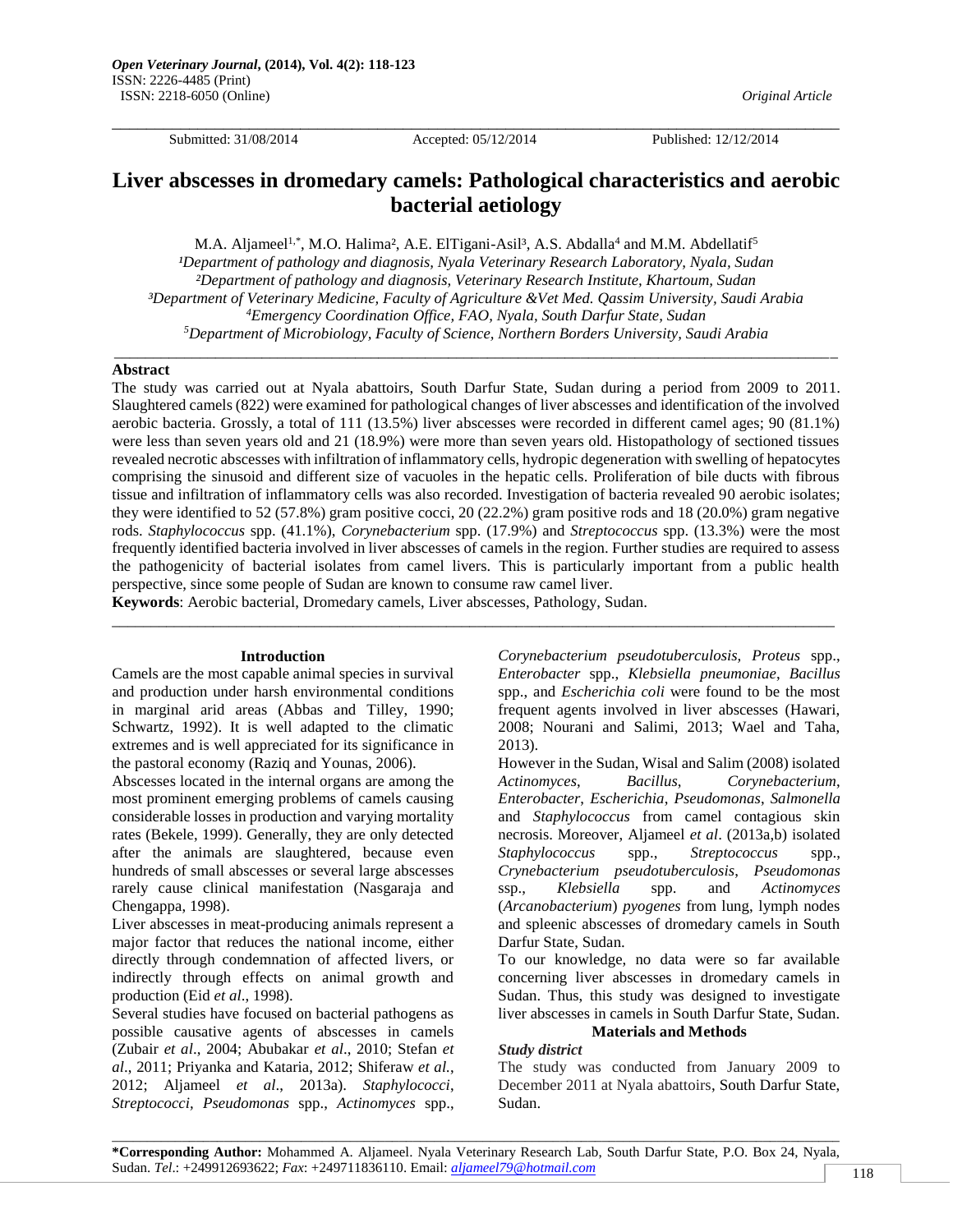# *Sample collection*

Camels of varying age and sex (822) were subjected to visual and physical examination for detection of liver abscesses. At post-mortem, liver abscesses were collected in duplicate. One sample was fixed in 10% buffered formal saline for histopathology while the other sample was placed in sterile containers, preserved in ice pack and transported to the Bacteriology Department at the Nyala Veterinary Research Laboratory for examination within two hours of collection.

# *Pathological investigation*

Gross pathology of liver was fully described and parts of formal saline fixed liver abscess  $(1cm<sup>3</sup>)$  were dehydrated in graded ethanol and embedded in paraffin wax. Sections (5 µm) were stained with haematoxylin and eosin according to the method described by Hewitson and Darby (2010).

## *Bacterial cultivation and identification*

The livers containing abscesses were flamed and a sharp incision was made in the lesion using a sterile blade under sterile conditions. Pus was collected with an inoculation loop and streaked on to plates containing 5% sheep defibrinated blood agar base (Scharlau, Ref. 01-352, Batch: 15518) and on MacConkey agar (Pronadisa, Cut. 1099.00), which were prepared according to manufacturer's instructions (Bergery, 1984). The plates were incubated under aerobic and anaerobic conditions at 37ºC for 24 - 48 h. The growing colonies were picked up with a sterile loop and subcultured for purification. Cultures were Gram-stained for assessment of morphology. Bacterial agents were identified by conventional biochemical characterization and API 20E system (API Analytical Profile Index, BioMerieu, France) (Quinn *et al*., 2002; Barrow and Feltham, 1993).

## **Results**

## *Prevalence of abscesses*

Out of 822 examined camels, 111 (13.5%) exhibited liver abscesses. Of these, 70 (63.1%) were females and 41 (36.9%) were males. Ninety camels (81.1%) were less than seven years old and 21 (18.9%) were more than seven years old.

## *Autopsy*

Physical examinations of livers showed that the abscesses were encapsulated by a relatively thick layer of fibrous connective tissues capsule.

Cross section of the necrotic areas revealed odorless thin, creamy or watery white, grey or yellowish pus in some lesions and areas of calcification in others (Figs. 1, 2, 3 and 4).



**Fig. 1.** Gross appearance of a liver showing encapsulated abscess with a thick capsule.



**Fig. 2.** Gross appearance of surface of liver showing multiple calcified encapsulated abscesses.



**Fig. 3.** A cut section in liver showing onion shape abscess *(Corynebacterium pseudotuberculosis* was isolated).



**Fig. 4.** A cut section in a large liver abscess showing white creamy pus and a thick capsule.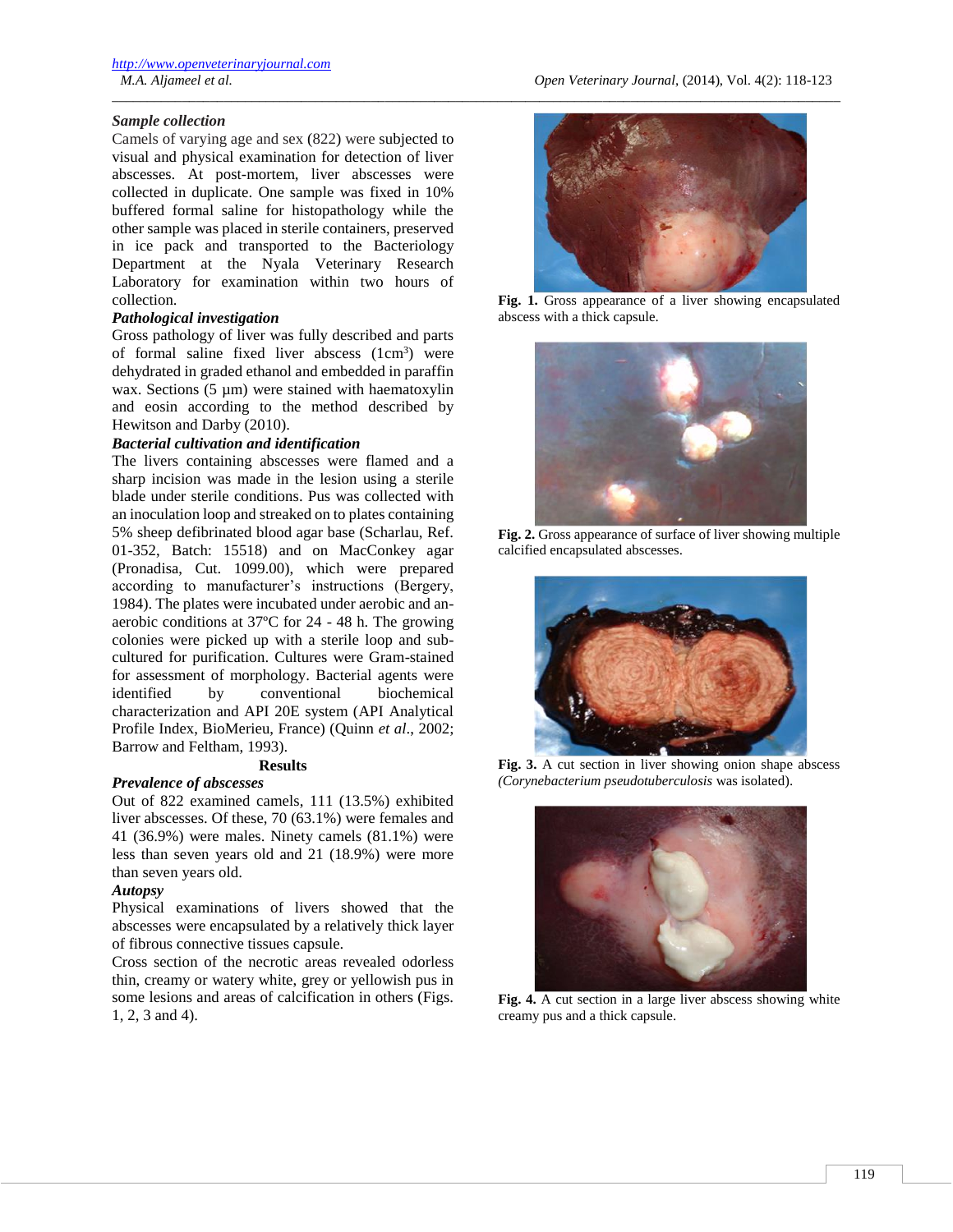#### *M.A. Aljameel et al. Open Veterinary Journal*, (2014), Vol. 4(2): 118-123

## *Histopathology*

Liver sections revealed necrotic abscesses and infiltration of inflammatory cells (Fig. 5), and hydropic degeneration with swelling of hepatocytes comprising the sinusoid (Fig. 6).

Moreover, proliferation of bile ducts with fibrous tissue and infiltration of inflammatory cells (Fig. 7) and different size of vacuoles in the hepatic cells (Fig. 8).



**Fig. 5.** Histopathological section of liver abscess showing central necrotic area and infiltration of inflammatory cells surrounded by fibrous capsule. H&Ex40.



**Fig. 6.** Histopathological section of liver abscess showing hydropic degeneration with swelling hepatocytes comprising the sinusoid. H&Ex40.



**Fig. 7.** Histopathological section of liver abscess showing proliferation of bile duct with fibrous connective tissue and infiltration of inflammatory cells. H&Ex40.



**Fig. 8.** Histopathological section of liver abscess showing different size of vacuoles in the hepatic cells. H&Ex40.

#### *Bacteria isolated from liver abscesses*

\_\_\_\_\_\_\_\_\_\_\_\_\_\_\_\_\_\_\_\_\_\_\_\_\_\_\_\_\_\_\_\_\_\_\_\_\_\_\_\_\_\_\_\_\_\_\_\_\_\_\_\_\_\_\_\_\_\_\_\_\_\_\_\_\_\_\_\_\_\_\_\_\_\_\_\_\_\_\_\_\_\_\_\_\_\_\_\_\_\_\_\_\_\_\_\_\_\_\_\_\_\_\_\_

Ninety aerobic bacteria were isolated in this study, and found to belong to (11) genera (Table 1). Out of them, 52 (57.8%) were gram positive cocci (Table 2), while 20 (22.2%) were gram positive rods (Table 3) and 18 (20.0%) were gram negative rods (Table 4). *Staphylococcus* spp. (41.1%), *Corynebacterium* spp. (17.9%), and *Streptococcus* spp. (13.3%) were the most frequently identified genera involved in the liver abscesses of dromedary camels.

**Table 1.** Percentage of aerobic bacterial isolates from abscesses in liver of the dromedary camel in South Darfur State, Sudan.

| Bacterial isolates        | Percentage (%) |
|---------------------------|----------------|
| Staphylococcus spp.       | $37(41.1\%)$   |
| <i>Streptococcus</i> spp. | $12(13.3\%)$   |
| Corynebacterium spp.      | $16(17.9\%)$   |
| <i>Proteus</i> spp.       | $5(5.6\%)$     |
| Pseudomonas spp.          | $3(3.3\%)$     |
| Arcanobacterium spp.      | $2(2.2\%)$     |
| Escherichia spp.          | $5(5.6\%)$     |
| Micrococcus spp.          | $3(3.3\%)$     |
| Klebsiella spp.           | $3(3.3\%)$     |
| Enterobacter spp.         | $2(2.2\%)$     |
| <i>Bacillus</i> spp.      | $2(2.2\%)$     |
| Total                     | 90 (100 %)     |

## **Discussion**

In the present study the prevalence of liver abscesses (13.5%) was slightly higher than those reported by previous investigators in Jordan (1.2%) (Al-Ani *et al*., 1998) and in Iran (0.64%) (Nourani and Salimi, 2013). Our high prevalence rate could be attributed to environmental changes and husbandry practices, mixed herding, sharing of water and pasture, and migration with other animal species. Distribution of the pyogenic liver infections was found as 81.1% in camels less than seven years old and 18.9% in animals more than seven years old.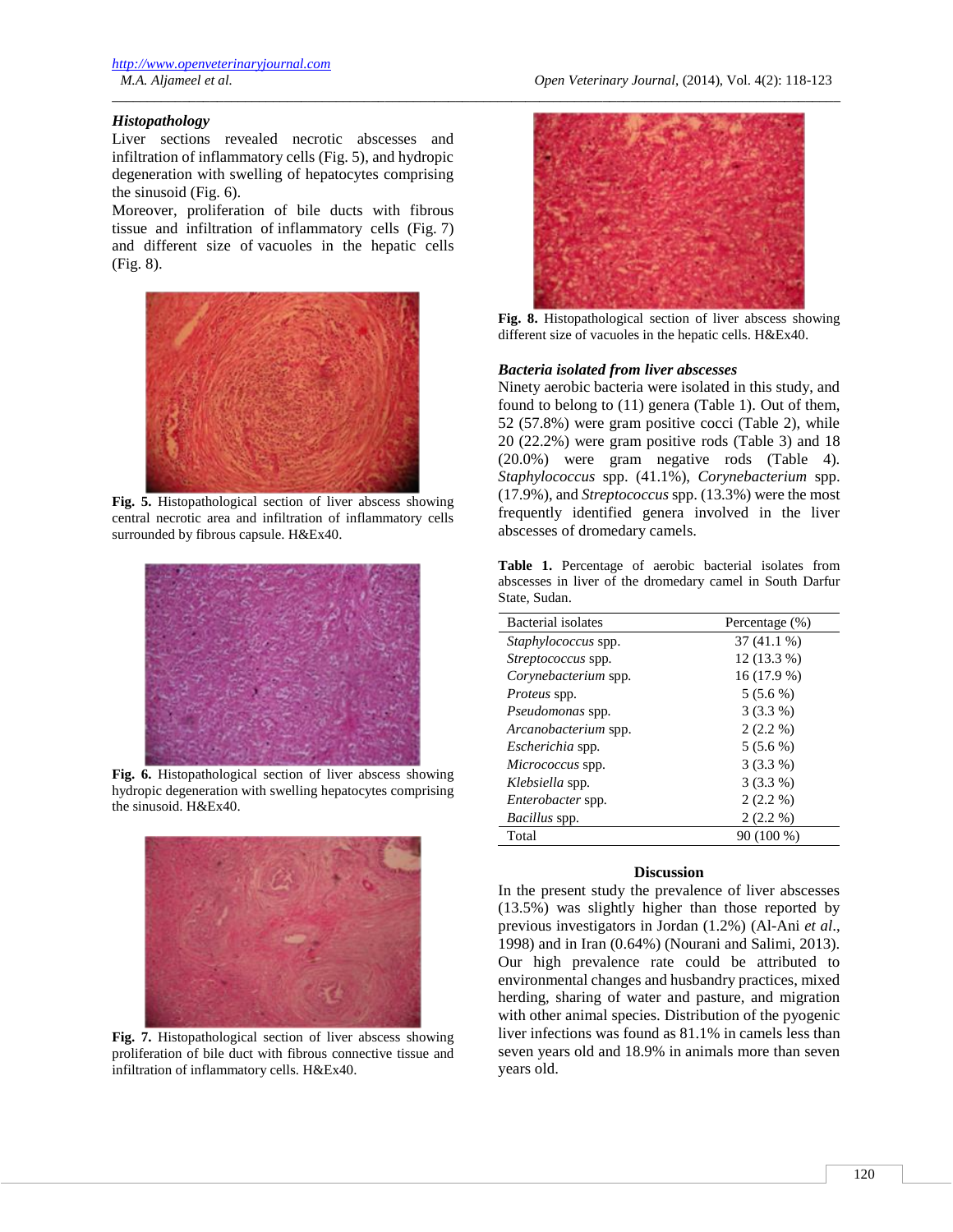| <b>Table 2.</b> Gram-positive cocci isolates from abscesses in liver |  |
|----------------------------------------------------------------------|--|
| of the dromedary camel in South Darfur State, Sudan.                 |  |

\_\_\_\_\_\_\_\_\_\_\_\_\_\_\_\_\_\_\_\_\_\_\_\_\_\_\_\_\_\_\_\_\_\_\_\_\_\_\_\_\_\_\_\_\_\_\_\_\_\_\_\_\_\_\_\_\_\_\_\_\_\_\_\_\_\_\_\_\_\_\_\_\_\_\_\_\_\_\_\_\_\_\_\_\_\_\_\_\_\_\_\_\_\_\_\_\_\_\_\_\_\_\_\_

| No. | Bacterial isolates         | Frequency                     | Percentage % |
|-----|----------------------------|-------------------------------|--------------|
|     | <i>Staphylococcus ssp.</i> |                               |              |
| 1   | S. aureus                  | 26                            | 70.3 %       |
|     | S. lentus                  | 3                             | 8.1 %        |
|     | S. hyicus                  | 2                             | 5.4 %        |
|     | S. caprae                  | 2                             | 5.4 %        |
|     | S. equorum                 | $\mathfrak{D}_{\mathfrak{p}}$ | 5.4 %        |
|     | S. hominis                 | 1                             | 2.7 %        |
|     | S. vitulus                 | 1                             | 2.7 %        |
|     | <i>Streptococcus</i> spp.  |                               |              |
| 2   | <i>Str. pyogenes</i>       | 7                             | 58.3%        |
|     | Str. salivarius            | 2                             | 16.7 %       |
|     | <i>Str. uberis</i>         | 2                             | 16.7 %       |
|     | Str. agalactiae            | 1                             | 8.3%         |
| 3   | Micrococcus ssp.           |                               |              |
|     | M. luteus                  | $\mathfrak{D}_{\mathfrak{p}}$ | 66.7 %       |
|     | M. varians                 | 1                             | 33.3 %       |
|     | Total                      | 52                            | 57.8%        |

**Table 3.** Gram-positive rods isolated from abscesses in liver of the dromedary camel in South Darfur State, Sudan.

| No. | Bacterial isolates      |                               | Frequency Percentage % |
|-----|-------------------------|-------------------------------|------------------------|
|     | Corynebacterium spp.    |                               |                        |
| 1   | C. pseudotuberculosis   | 14                            | 87.5 %                 |
|     | C. renali               | $\mathcal{D}_{\mathcal{L}}$   | 12.5 %                 |
|     | Arcanobacterium spp.    |                               |                        |
| 2   | A. pyogenes             |                               | 50.0 %                 |
|     | A. viscosus             |                               | 50.0 %                 |
| 3   | <i>Bacillus</i> spp.    |                               |                        |
|     | <b>B.</b> licheniformis | $\mathfrak{D}_{\mathfrak{p}}$ | 100 %                  |
|     | Total                   | 20                            | 22.2 %                 |
|     |                         |                               |                        |

**Table 4.** Gram-negative rods isolated from abscesses in liver of the dromedary camel in South Darfur State, Sudan.

| No. | Bacterial isolates       | Frequency              | Percentage % |
|-----|--------------------------|------------------------|--------------|
|     | Pseudomonas spp.         |                        |              |
| 1   | P. aeruginoas            | $\mathfrak{D}_{\cdot}$ | 66.7 %       |
|     | P. vesicularis           | 1                      | 33.3 %       |
| 2   | <i>Proteus</i> spp.      |                        |              |
|     | Pro. vulgaris            | 3                      | 60 %         |
|     | Pro. mirabilis           | 2                      | 40 %         |
| 3   | <i>Enterobacter</i> spp. |                        |              |
|     | En. aerogenes            | 1                      | 50 %         |
|     | En. cloacae              | 1                      | 50 %         |
| 4   | Klebsiella spp.          |                        |              |
|     | K. pneumoniae            | 1                      | 33.3 %       |
|     | ssp. pneumoniae          |                        |              |
|     | K. pneumoniae            | $\mathfrak{D}$         | 66.7%        |
|     | ssp. ozaenae             |                        |              |
| 5   | Escherichia spp.         |                        |              |
|     | E. coli                  | 5                      | 100 %        |

These findings suggested that the immune system of young camels is weaker than those adults, which make young camels more vulnerable to infection with pyogenic microorganisms (Devrajani *et al*., 2010).

Histopathological sections showed necrotic areas and infiltration of inflammatory cells, hydropic degeneration with swelling of hepatocytes and vacuolation comprising the sinusoid, proliferation of bile ducts with fibrous tissue in the manner of granulomatous lesions signed chronic infection. Similarly Nourani and Salimi, (2013) noted the abundance of hepatocellular degeneration, necrosis and toxic hepatic lesions associated with liver abscesses of the dromedary camel.

The histological variations in size of liver abscesses observed in this study might suggest that the earliest lesion was a micro abscess, possibly induced by an embolus of bacteria in the hepatic sinusoid, followed by progression of the lesion to coagulative necrosis by involving adjacent hepatocytes and subsequently the lesion gradually changed into a pus-filled encapsulated mature abscess (Tehrani *et al*., 2012).

Ninety aerobic bacteria, (57.8% gram positive cocci, 22.2% gram positive rods and 20% gram negative rods) were isolated and identified from liver abscesses considered in this study. This in agreement with Wael and Taha (2013) who isolated *Corynebacterium pseudotuberculosis*, *Escherichia coli* and *Staphylococcus* spp. from liver abscesses in dromedary camels. Moreover, this finding was consistent with previous reports showing that *Staphylococcus* .spp., *Streptococcus* spp., *Pseudomonas aeruginosa* and *E. coli* are bacterial agents commonly isolated from lesions in liver of camels (Hawari, 2008; Abubakar *et al*., 2010; Hegazy *et al*., 2010).

In this study, *Corynebacterium pseudotuberculosis*, was isolated in a pure culture from a liver having an onion shape abscesses, a finding which is in agreement with Philippa and Jenifer (2012) who isolated *C. pseudotuberculosis* from liver abscesses in a mature alpaca. Such organism was isolated from an 11-yearold llama suffering from submandibular abscess (Lopes *et al*., 2012). Importantly, the isolation of *Arcanobacterium pyogenes* in this study strongly suggested its involvement with liver abscesses. Based on available literature, *A. pyogenes* has not been previously incriminated as a pathogen causing abscesses of camels in the Sudan. Such organism enters the blood stream then disseminate to cause septic arthritis, suppurative lesions and abscesses in various organs and tissues, but mainly in the lungs and liver (Tolle *et al*., 1989). In this study, we concluded that *Staphylococcus* spp., *Streptococcus* spp., and *Corynebacterium pseudotuberculosis* were the most incriminated bacteria in camels liver abscess.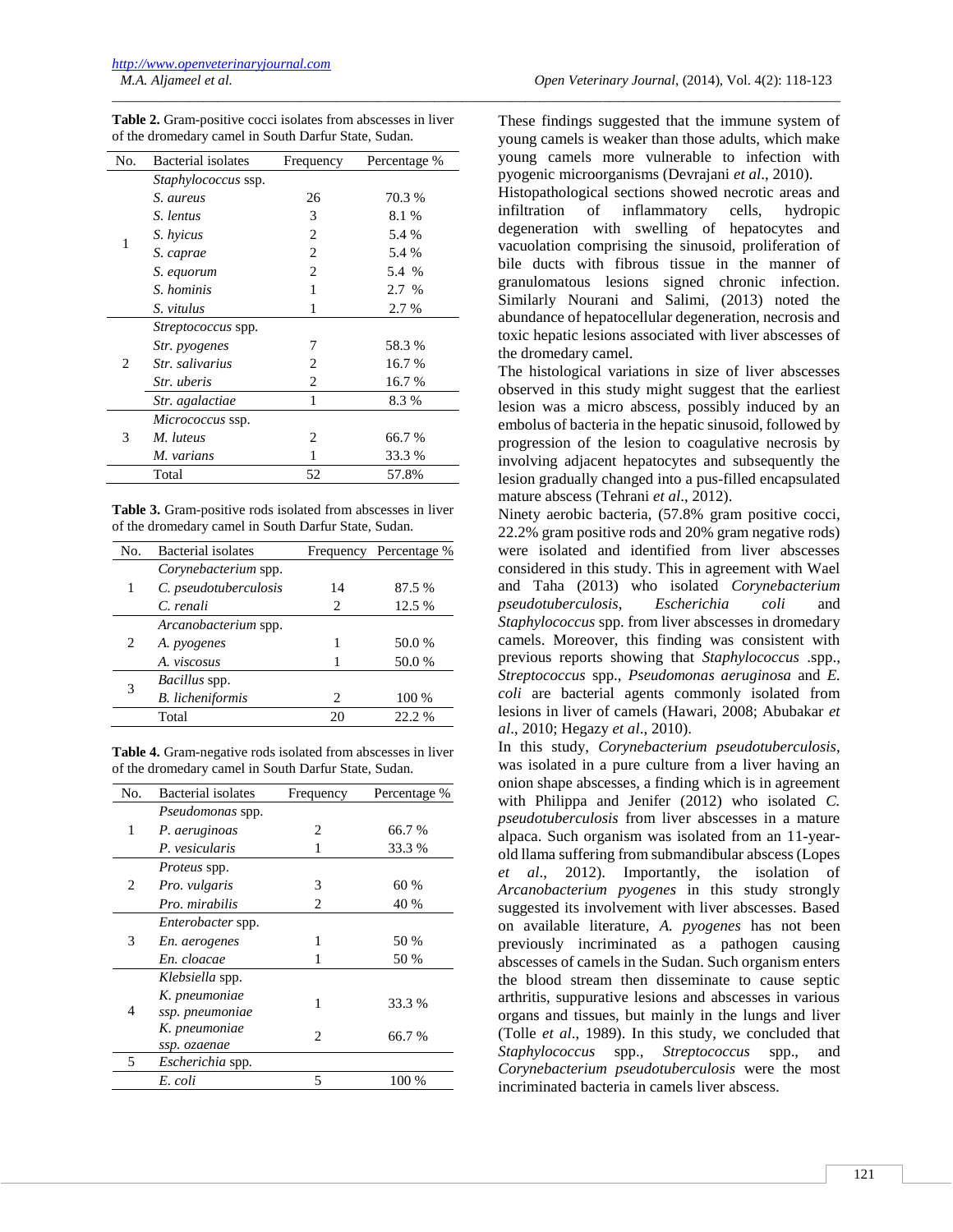Moreover, young camels are more sensitive to liver abscess bacteria. Therefore, further studies are needed to improve camel health and production by identifying other abscess-causing agents in camels and assessing the pathogenicity of bacterial isolates from camel liver. This is particularly important form a public health perspective, since some people of Sudan are known to consume raw camel liver.

\_\_\_\_\_\_\_\_\_\_\_\_\_\_\_\_\_\_\_\_\_\_\_\_\_\_\_\_\_\_\_\_\_\_\_\_\_\_\_\_\_\_\_\_\_\_\_\_\_\_\_\_\_\_\_\_\_\_\_\_\_\_\_\_\_\_\_\_\_\_\_\_\_\_\_\_\_\_\_\_\_\_\_\_\_\_\_\_\_\_\_\_\_\_\_\_\_\_\_\_\_\_\_\_

# **Acknowledgements**

The authors would like to thank the staff members of the Department of pathology at the Veterinary Research Institute (VRI) for their technical assistance. Thanks are due to the Director of Veterinary Research Institute (VRI) and Animal Resources Research Corporation for their permission to publish this article.

## \_\_\_\_\_\_\_\_\_\_\_\_\_\_\_\_\_\_\_\_\_\_\_\_\_\_\_\_\_\_\_\_\_\_\_\_\_\_\_\_\_\_\_ **References**

- Abbas, B. and Tilley, P. 1990. Pastoral management for protecting ecological balance in Halaib District, Red Sea Province, Sudan. Nomad. People. 29, 77- 86.
- Abubakar, M.S., Fatihu, M.Y., Ibrahim, N.D.G., Oladele, S.B. and Abubakar, M.B. 2010. Camel pneumonia in Nigeria: Epidemiology and bacterial flora in normal and diseased lung. Africa. J. Microbiol. Res. 4, 2479-2483.
- Al-Ani, F.K., Sharrif, L.A., Al-Rawashdeh, O.F. and Al-Qudah, K.M. 1998. Camel Diseases in Jordan. Proceeding of the Third Annual Meeting for Animal Production under Arid Condition. United Arab Emirates University, UAE. 2, 77-92.
- Aljameel, M.A., Halima, M.O., El Tigani-Asil, A.E. and El-Eragi, A.M.S. 2013a. Bacetriological and histopathological studies on pulmonary abscesses of dromedary camels slaughtered at Nyala slaughterhouse, South Darfur state, Sudan. U of K. J. Vet. Med. Anim. Prod. 4(2), 26-38.
- Aljameel, M.A., Halima, M.O., El-Eragi, A.M.S., El Tigani-Asil, A.E. and Hamaad, H. 2013b. Studies in abscesses lymphoid tissue of camels (*Camels dromedaries*) Slaughtered in Nyala abattoir, Sudan. U of K. J. Vet. Med. Anim. Prod. 4(2), 39-52.
- Barrow, G.I. and Feltham, R.K.A. 1993. Cowan and Steel's Manual for the Identification of Medical Bacteria.  $3<sup>rd</sup>$  edn. Cambridge University, Cambridge, UK. pp: 128-238.
- Bekele, T. 1999. Studies on respiratory disease "Sonbobe" in camels in eastern Ethiopia. Trop. Anim. Health Prod. 31, 333-345.
- Bergery, S. 1984. Manual of systemic Bacteriology. Vol 1. William & Wilkins, Baltimore, MD, USA, New York. pp: 49-670.
- Devrajani, K., Abubakar, M., Fazlani, A.S., Shahid, F., Ourban, A.S. and Imran, R. 2010. Occurrence and prevalence of bacterial species as identified from

camel wound. Inter. J. Agro Vet. Med. Sci. 4(4), 96- 104.

- Eid, R.M., El-Mahdy, M.M., Hamouda, M.A. and Fatam, M.D. 1998. Some studies on parasitic liver affections of camels in Egypt. Associ. Vet. Med. J. 38(76), 121-137.
- Hawari, A.D. 2008. Corynebacterium pseudotuberculosis (caseous lymphadenitis) in the one-humped camel (*Camelus dromedarius*) in Jordan. Amer. J. Anim. Vet. Sci. 3, 68-72.
- Hegazy, A.A., Altabari, G., Gameel, A.A., Hussein, Y.A. and Hatem, M.E. 2010. Non specific hepatic degeneration and fibrosis in camels (*Camelus dromedarius*). Mansoura Vet. Med. J. XII, 25-35.
- Hewitson, T.D. and Darby, I.A. 2010. Histology Protocols. Publisher: Humana, Press. pp: 229-340.
- Lopes, T., Silva, A., Thiago, R., Carneiro, A., Dorella, F.A., Rohcha, F.S., Dos Santos, A.R., Lima, A.R., Guimarӓes, L.C., Barbosa, E.G., Ribeiro, D., Fiaux, K.K., Diniz, C.A., de Abreu, V.A., de Almeida, S.S., Hassan, S.S., Ali, A., Bakhtiar, S.M., Aburjaile, F.F., Pinto, A.C., Soares Sde, C., Pereira Ude, P., Schneider, M.P., Miyoshi, A., Edman, J., Spier, S. and Azevedo, V. 2012. Complete genome sequence of *Corynebacteruim pseudotuberculosis* strain Cp267, isolated from a llama. J. Bacteriol. 194(13), 3567-3568.
- Nasgaraja, T.G. and Chengappa, M.M. 1998. Liver abscesses in feedlot cattle: A review. J. Anim. Sci. 79, 287-298.
- Nourani, H. and Salimi, M. 2013. Pathological study on liver of dromedary camels. J. Camel Pract. Res. 20(1), 97-100.
- Philippa, S. and Jenifer, R.G. 2012. *Corynebacterium pseudotuberculosis* liver abscess in a mature alpaca (Lama pacos). Can. Vet. J. 53(4), 387-390.
- Priyanka, R. and Kataria, A.K. 2012. Antimicrobial susceptibility profiling of *Staphylococcus aureus* of camels (*Camelus dromedarius*) skin origin. Anim. Biol. Anim. Husb. Inter. J. 4(2), 47-52.
- Quinn, P.J., Carter, M., Dnnelly, C.J. and Leonard, C.F. 2002. Veterinary Microbiology and Microbial diseases. 1<sup>st</sup> Edition, Great Britain, Blackwell science, London. pp: 21-218.
- Raziq, A. and Younas, M. 2006. White camels of Baluchistan. Sci. inter. (Lahore). 18, 51-52.
- Schwartz, H. 1992. Productive performance and productivity of dromedaries (*Camelus dromedarius*). Anim. Res. Dev. 53, 86-98.
- Shiferaw, J., Nesibu, A., Gelagay, A., Esayas, G., Haileleul, N. and Getnet, A. 2012. Gross and histopath- opathological studies on pulmonary lesions of camel (*Camelus dromedarius*) slaughtered at Addis Ababa abattoir, Ethiopia. Trop. Anim. Health Prod. 44(4), 849-854.